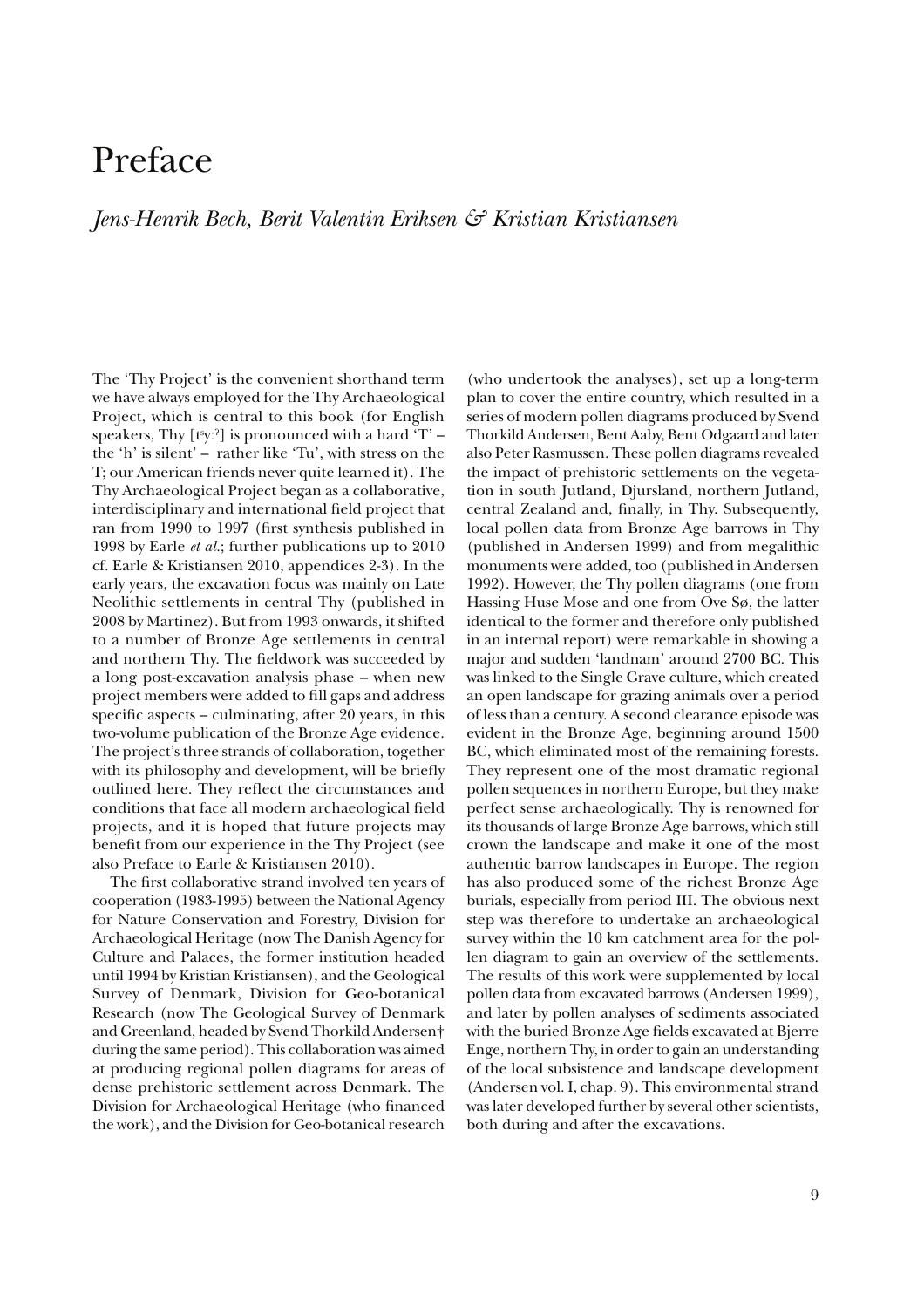The second collaborative strand involved the regional archaeological museum, Museum Thy, (formerly: Museet for Thy og Vester Hanherred) personified by Jens-Henrik Bech, who agreed to join the project, taking on responsibility for curation of finds and participating in the planning and implementation of the project, as well as the publication of its findings. Through the participation of Jens-Henrik Bech, and for long periods also his wife, Anne-Louise Haack Olsen, the museum thereby became engaged as a full project partner. This led on to the third strand of international collaboration. Jens-Henrik and Kristian Kristiansen soon realised that international partners were needed who could bring in students for field surveys and excavations. They invited Timothy Earle (UCLA, later Northwestern University, Chigaco), who fortunately for us had just been forced by local circumstances in Peru to terminate his field project there, to join the project team. He was therefore ready and prepared to bring his team of colleagues and students (e.g. John Steinberg and Peter Aperlo) to Thy, and to a completely different experience. However, he was the first to point out that we could not simply machine off the plough soil to gain access to the Bronze Age post holes, because the plough soil held what was left of Bronze Age cultural layers. Together with his graduate student John Steinberg, he designed a plough-soil research programme. Soon afterwards, we also invited Michael Rowlands from University College London to join us. He brought with him his graduate student Nick Thorpe, who would soon take over the field survey work with his team of students, when Michael had to leave for fieldwork in Africa. Between 1994 and 1997, the continuing survey work was led by Danish student Jørgen Westphal. Then, from 1994, when Kristian became Professor of Archaeology at the University of Gothenburg, student teams from Sweden were also brought to participate in the project.

It was inevitable that the project would benefit from involvement in the on-going rescue excavations of Bronze Age settlements undertaken by Museum Thy. The museum, in turn, would profit from the project's package of survey techniques, from plough-zone sampling to soil sieving and flotation. Collaboration with rescue archaeology led us first to the Aas ridge and Martin Mikkelsen, who soon after joined the project and was instrumental in excavating the Legaard site with Kristian Kristiansen and his team from 1996-1997. Then newly discovered Bronze Age sites with preservation of wood led us to Bjerre Enge in northern Thy, where rescue excavations on a former raised seabed had uncovered a rich Bronze Age cultural landscape that even included Bronze Age fields represented by ard marks. Anne-Louise Haack Olsen, from the museum, was part of the team as on-site director, together with Tim Earle at Bjerre 6 (1994-1995) and Bjerre 7 (1996-1997). As a result, we were finally able to cover the entire Bronze

Age sequence of settlements by combining these three areas – Sønderhå and the Legaard settlement, the Aas Ridge, on the Limfjord coast, and the Bjerre Enge settlement, close to the North Sea. We officially terminated the fieldwork part of the project in 1997.

Berit Valentin Eriksen (now Centre for Baltic and Scandinavian Archaeology (ZBSA), Schleswig) and Inge Kjær Kristensen (now Museum Salling) joined the project at an early stage to analyse the large flint and pottery assemblages resulting from the excavations (Kristensen vol. II, chap. 18; Eriksen vol. II, chap. 21). During and after the Bjerre excavations a number of colleagues from a whole range of Danish and foreign institutions also contributed to the project with different kinds of supplementary analyses ranging from geological, archaeobotanical and archaeozoological subjects and much more. This involved Marianne Rasmussen from The Danish Agency for Culture and Palaces (vol. I, chap. 2), Jesper Olsen, Marie Kanstrup, Helle Juel Jensen, Kristian Dalsgaard & Mette Westergaard Nielsen from Aarhus University (vol. I, chap. 2; vol. II, chap. 23 and 26), Kristian Søgaard, Charlie Christensen, Morten Fischer Mortensen, Peter Steen Henriksen, David Earle Robinson, Jan Harild, Annine Moltsen, Kjeld Christensen, Aoife Daly, Orla Hylleberg Eriksen and Claus Malmros from The National Museum (vol. I, chap. 8, 10; vol. II, chap. 25), Georg Nyegaard from The National Museum of Greenland (vol. II, chap. 27), Kaj Strand Petersen† and Frants von Platen-Hallermund from The Geological Survey of Denmark and Greenland (vol. I, chap. 7), Kaare Lund Rasmussen from The University of Southern Denmark (vol. II, chap. 19), Hans Peter Stika from The University of Hohenheim, Stuttgart (vol. II, chap. 31) and Svend Isaksson from Stockholm University (chap. II, chap. 20). Finally, the archaeologist and architect Bente Draiby made reconstructional drawings of some Bronze Age houses from Thy (e.g. contribution in vol. II, chap. 29).

The Thy Project has a remarkable history of constructing new archaeological machines. Inspired by a 'home-built' prototype at Museum Thy, John Steinberg, who carried out an extensive and laborious programme of plough-soil sampling for his PhD research (see Earle & Kristiansen 2010, appendix 2), constructed a highly efficient sieving machine that freed labour to speed up the sampling process (published in his award-winning Antiquity article in 1996). Similarly, to support another of Tim Earle's students, Kristina Kelertas, who undertook archaeobotanical analyses for her PhD research (see Earle & Kristiansen 2010, appendix 2), he called upon his colleague Christine Hastorf, who came to Thy and had a flotation machine constructed based on her latest best experience.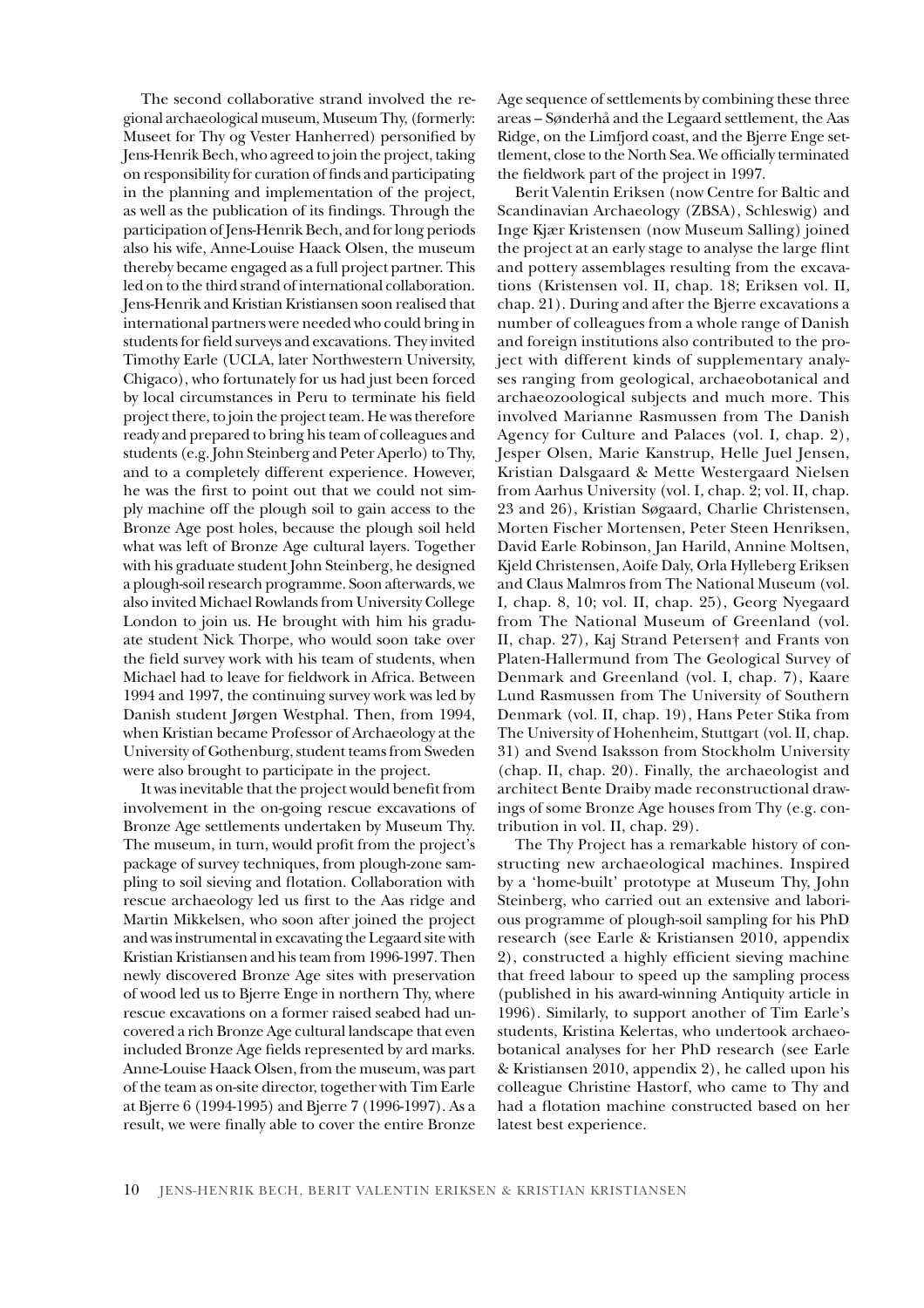It is our basic philosophy that the social and academic lives of a project are intrinsically linked. When working in Thy, professors and students alike lived together and shared the sometimes primitive conditions encountered during the project. The small-talk around the dinner table, which often developed into interesting conversations, combined with regular weekly briefings and evaluations, which also included the airing of complaints, helped to keep the project team motivated. We established various traditions, such as a regular mini-conference, with presentations by members of the team and invited guests, and the annual eel dinner also became an institution (tragically eels are now nearing extinction). We also tested the Bronze Age cooking pits, with the most delicious results, when Jens-Henrik Bech, at his 50th birthday party, fed the team with meat cooked the Bronze Age way.

Once the fieldwork came to an end, the long, laborious process of post-excavation analyses began (articles were published along the way, especially pollen research and some archaeological syntheses, see below). Jens-Henrik Bech took over the leadership of this process, later aided by Berit Valentin Eriksen and Kristian Kristiansen, bringing in new members where required, organising regular meetings of the project team to present and discuss results, and applying for grants to allow participants to finalise their contributions. New results from on-going excavations were also added along the way.

The present publication is the result of these efforts to shed light on the Bronze Age in Thy from many different angles and involving as broad a spectrum of disciplines as possible and to place the archaeology of the area in both a regional and a broader supraregional, North Sea context. A total of 31 main and co-authors made this possible and contributed in the true spirit of the Thy Project to create this multi-author and multi-disciplinary work, which also includes two major 'hard core' artefact studies based on the challenging Bronze Age pottery from Bjerre and Legaard (Kristensen vol. II, chaps. 18 and 30) and the large flint assemblage from Bjerre (Eriksen vol. II, chap. 21).

On a final note, we wish to thank all those involved during the different stages of the project, from field research over post-excavation analyses to publication. Most notably the grant-supporting institutions, Museum Thy, the National Agency for Nature Conservation and Forestry, the Geological Survey of Denmark, the National Museum of Denmark, the National Science Foundation in the USA (DBS 9207082, DBS 9116921), the British Academy's Small Grants in Archaeology, the Swedish Riksbankens Jubileumsfond, who financed this publication, together with the Danish Farumgaard-Foundation, the Danish Research Council for the Humanities, the Danish Agency for Culture and Palaces, Queen Margrethe II's Archaeological Foundation, the Beckett-Foundation, the Elisabeth Munksgaard Foundation and the Centre for Baltic and Scandinavian Archaeology in Schleswig.

## Acknowledgements

We wish to direct special thanks to the following for making important contributions to the production of this book: Anne Bloch Jørgensen and David Earle Robinson (linguistic revision and translation), Nils Wolpert (copy-editing), Mette Roesgaard Hansen (GIS illustrations), Rich Potter (digital illustrations), Beth Møller† and Jeppe Boel Jepsen (object drawings), Bente Philippsen (14C modelling and calibrations), Claudia Janke and Klaus Madsen (object photographs), Anne-Louise Haack Olsen (GIS illustrations and much more), Ea Rasmussen, Jens Nygaard and Lars Foged Thomsen (layout and graphic design).

## References

- Andersen, S.T. 1992. Early and Middle Neolithic agriculture in Denmark: Pollen spectra from soils in burials mounds of the Funnel Beaker Culture. *Journal of European Archaeology* 1, pp. 153-181.
- Andersen, S.T. 1995. History of vegetation and agriculture at Hassing Huse Mose, Thy, northwest Denmark, since the Ice Age. *Journal of Danish Archaeology* 11 (1992/93), pp. 57-79.
- Andersen, S.T. 1999. Pollen Analyses from Early Bronze Age Barrows in Thy. *Journal of Danish Archaeology* 13 (1996/97), pp. 7-17.
- Earle, T., J.-H. Bech, K. Kristiansen, P. Aperlo, K. Kelertas & J. Steinberg 1998. The political economy of Late Neolithic and Early Bronze Age society: The Thy Archaeological Project. *Norwegian Archaeological Review* 31/1, pp. 1-28.
- Earle, T. & K. Kristiansen (eds.) 2010. *Organizing Bronze Age Societies,* The Mediterranean, Central Europe, and Scandinavia Compared. Cambridge: Cambridge University Press.
- Martinéz, M.P.P. 2008 Bell Beaker communities in Thy: The first Bronze Age society in Denmark. *Norwegian Archaeological Review* 41(2), pp. 71-100.
- Steinberg, J. 1996 Ploughzone sampling in Denmark: isolating and interpreting site signatures from disturbed contexts. *Antiquity* vol. 70, pp. 368-392.